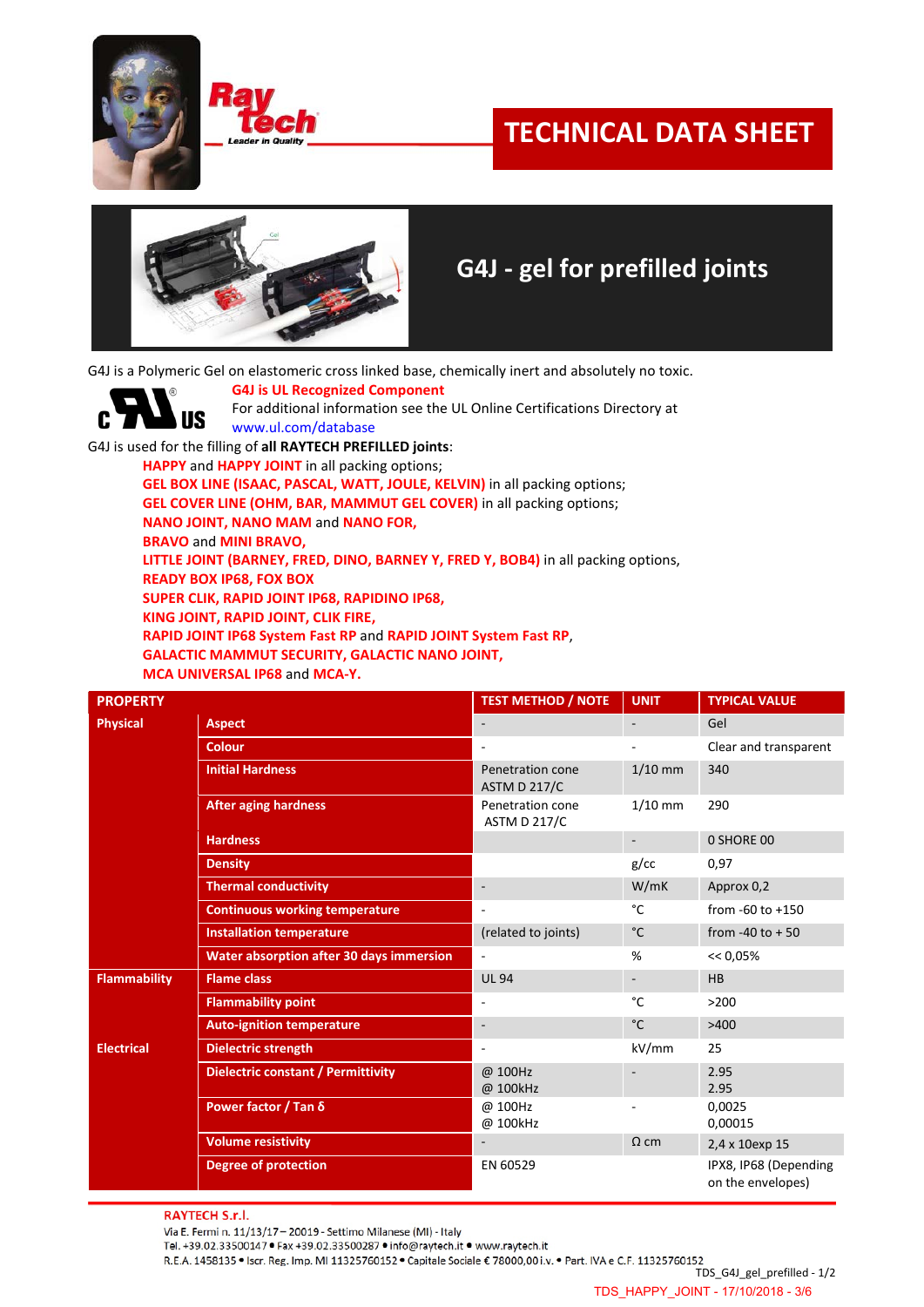| <b>EXPOSITION TO CHEMICALS OF CROSSLINKED PRODUCT</b>    |                                                                                                                                                                                  |  |  |  |  |
|----------------------------------------------------------|----------------------------------------------------------------------------------------------------------------------------------------------------------------------------------|--|--|--|--|
| Salt, salty water etc                                    | have no adverse effect.                                                                                                                                                          |  |  |  |  |
| Sea water or chlorine environments (swimming pools etc.) | have no adverse effect.                                                                                                                                                          |  |  |  |  |
| Inorganic acids in water solutions                       | have not visible effects.                                                                                                                                                        |  |  |  |  |
| Strong, pure acids or alkaline (not in solution)         | The exposition has to be avoided, especially at high temperature.                                                                                                                |  |  |  |  |
| Alkaline solutions and vinegar                           | could bring, after a long time of exposition, to a softening of the<br>external surface.                                                                                         |  |  |  |  |
| Solutions of hydrocarbons in water                       | could give, after a long exposition at quite high temperatures,<br>the hardening of the external surface of the products; of course<br>nothing happens for temporary expositions |  |  |  |  |
| <b>Pure hydrocarbons</b>                                 | Permanent immersion in strong and pure hydrocarbons has to be<br>avoided.                                                                                                        |  |  |  |  |

**SHELF LIFE**

The product has unlimited shelf life, if stored and used according to the relevant instructions.

*Settimo Milanese, 10/2018*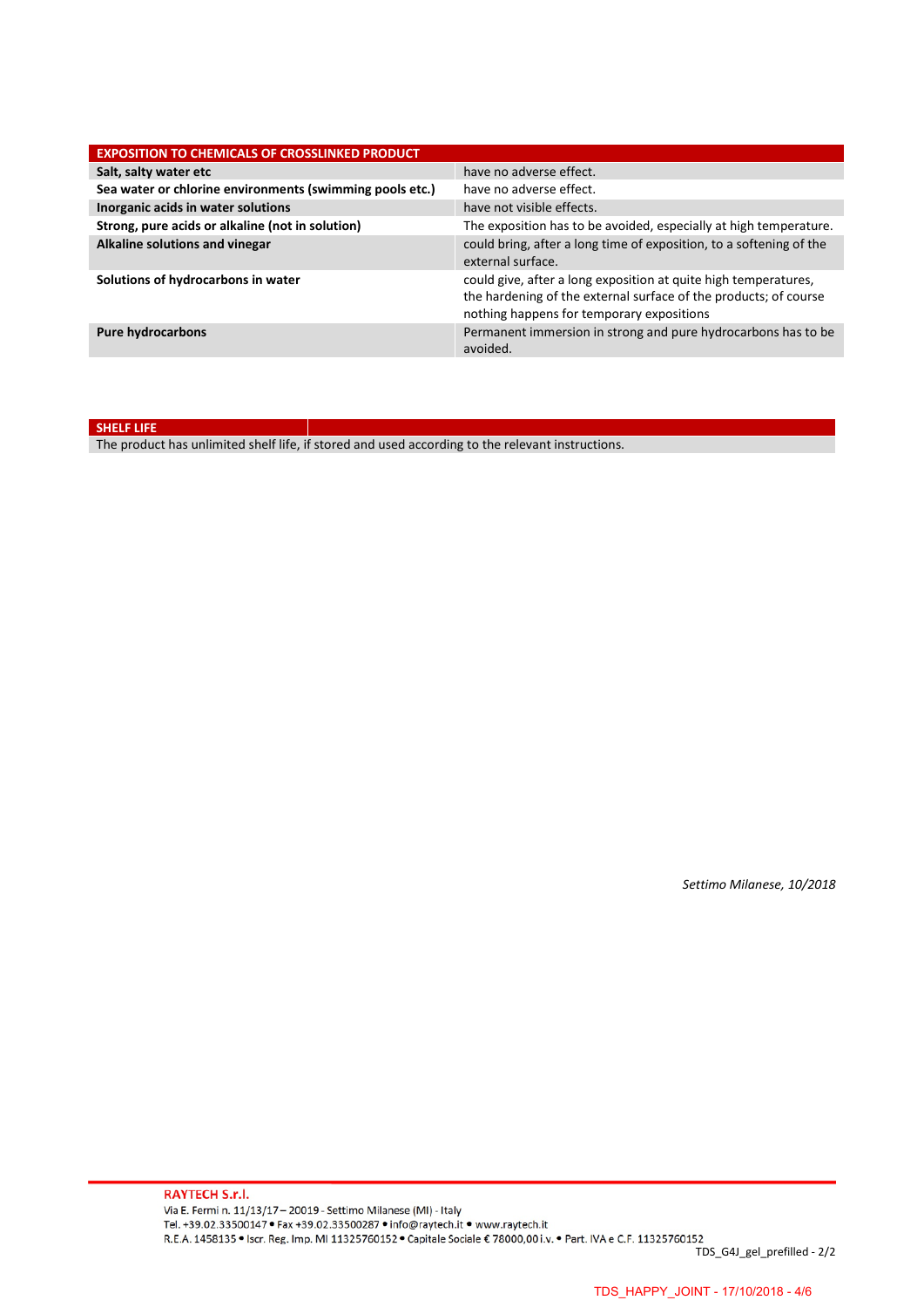



# **TDS-RMP002**

### **POLYPROPYLENE RANDOM**

• Raw material for the moulding of the enclosures (muffle) of following product lines: Materia prima per lo stampaggio degli involucri (muffole) dei seguenti accessori: *Matière première pour la fabrication des suivantes accessoires (moufle):*

**HAPPY with transparent casing/con involucri trasparenti/ avec boites transparentes, HAPPY JOINT, GEL BOX LINE (ISAAC, PASCAL, WATT, JOULE, KELVIN) with transparent casing/con involucri trasparenti/ avec boites transparentes GEL COVER LINE (OHM, BAR) with transparent casing***/***con involucri trasparenti** */* **avec boites transparentes; BRAVO, MINI BRAVO; MAGIC POWER JOINT, MAGIC POWER JOINT System Plus, MAGIC POWER JOINT System Fast RP; MAGIC JOINT, MAGIC JOINT System Plus, MAGIC JOINT System Fast RP; RUBBER JOINT; RAYCAST, RAYCAST System Plus, RAYCAST System Fast RP; WONDER JOINT, WONDER JOINT System Plus. GELGUM JOINT L, GELGUM JOINT Y**

| <b>PROPERTIES - Proprietà - Proprietés</b>              | <b>METHOD</b><br><b>Metodo</b><br><b>Méthode</b> | <b>UNIT</b><br>Unità<br>Unité | <b>TYPICAL VALUE</b><br>Valore tipico<br>Valeur typique |  |
|---------------------------------------------------------|--------------------------------------------------|-------------------------------|---------------------------------------------------------|--|
| GENERAL – generali - général<br>$\bullet$               |                                                  |                               |                                                         |  |
| Density                                                 |                                                  |                               |                                                         |  |
| Densità                                                 | ISO-1183                                         | Kg/m <sup>3</sup>             | 905                                                     |  |
| Densité                                                 |                                                  |                               |                                                         |  |
| Melt Flow Rate                                          |                                                  |                               |                                                         |  |
| Indice di fluidità                                      | ISO-1133                                         | $g/10$ min                    | 20                                                      |  |
| Indice de fluidité                                      |                                                  |                               |                                                         |  |
| 230°C/2.16Kg                                            |                                                  |                               |                                                         |  |
| <b>THERMAL - Termiche- Thermique</b><br>$\bullet$       |                                                  |                               |                                                         |  |
| HDT 0.45MPa                                             | ISO-75                                           | °C                            | 69                                                      |  |
| <b>MECHANICAL - Meccaniche - Mécanique</b><br>$\bullet$ |                                                  |                               |                                                         |  |
| Charpy impact strength, notched                         | ISO-179                                          |                               | 6                                                       |  |
| Charpy con intaglio                                     |                                                  | KJ/m <sup>2</sup>             |                                                         |  |
| Charpy avec entaille                                    |                                                  |                               |                                                         |  |
| Flexural modulus                                        | ISO-178                                          |                               | 1100                                                    |  |
| Modulo elastico a flessione                             |                                                  | MPa                           |                                                         |  |
| Module d'élasticité à flexion                           |                                                  |                               |                                                         |  |

*Settimo Milanese, 10/2018*